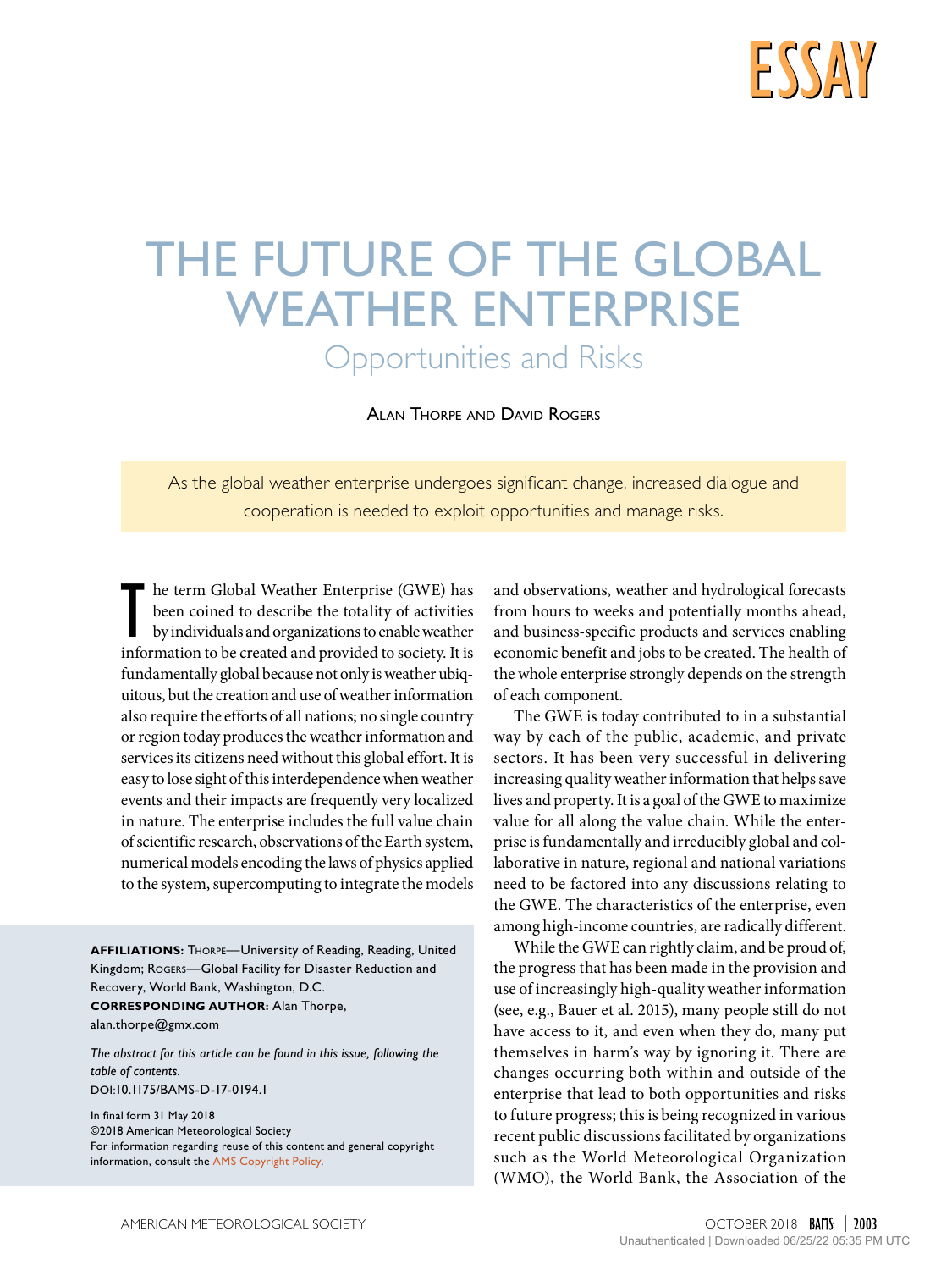Hydro-Meteorological Equipment Industry (HMEI),<sup>1</sup> and the American Meteorological Society. The urgency of managing risks and seizing opportunities if the GWE is to deliver what society requires of it to save lives and infrastructure, not least as climate changes, is becoming widely recognized.

Participants from across the public, academic, and private sectors contributed to a GWE seminar in Washington, D.C., in November 2017 (GFDRR 2018); the outcomes of that discussion and previous ones such as at the World Weather Open Science Conference 2014 (Hayes et al. 2014) form the basis of this essay. However, the authors of this essay take full responsibility for what is included herein; the essay is their personal perspective on these developments.

Clearly, past successes of the GWE are no guarantee of future success. The GWE is undergoing a period of unusually pervasive change across the value chain. It is the aim of this essay to raise awareness and stimulate debate regarding these changes and to propose ways to capitalize on the opportunities they represent while trying to mitigate the potential risks for the benefit of all actors in the enterprise and for the benefit of the users worldwide of high-quality weather information. Given the heterogeneity of the global weather enterprise, some of the points raised here will seem second nature to some readers, but other topics will be less familiar. To set the scene, our premise is that the GWE can and needs to grow if it is to fulfill the increasing requirements of society for weather information and that this growth will be best achieved by improved and more frequent dialogue and co-designed initiatives between the various actors in the public, private, and academic sectors. Such dialogue is being promoted by the recent formation (as discussed later) of a Global Weather Enterprise Forum, supported by international organizations such as the WMO, the World Bank, and HMEI. There are real and difficult problems, some of which are raised in this essay, not least arising from the changing roles played by organizations in the three sectors that need to be resolved by such dialogue and followed by concrete action.

#### **CHANGES AFFECTING THE GLOBAL WEATHER ENTERPRISE.** The GWE is undergoing a period of pervasive change in the following ways.

*Societal need for weather information.* Societal need for weather information is growing fast as people are more vulnerable to natural hazards, including those exacerbated by climate change; this is the case everywhere but particularly true in low- and middle-income countries. Economic development in both developed

and middle- and low-income countries (as encapsulated in the Sustainable Development Goals; see UN-DESA 2012) is put at risk if sufficiently accurate, reliable, and understandable weather, water, and climate information is not available to all who need it. Disruption to lives and livelihoods is manifested in loss of life, loss of income, food and water shortages, disease, and destruction of infrastructure. Reducing such adverse impacts of weather, climate, and hydrological hazards through the effective use of forecasts and warnings reduces exposure and builds resilient societies (see Rogers et al. 2018). In short, the need for weather information with greater accuracy, reliability, and specificity is growing rapidly.

*Science and technology innovation.* Science and technology innovation, including from the academic sector, continues apace, with new approaches coming online such as satellite miniaturization, next-generation computer architecture, and science to model the system with much greater detail. The resolution of global and regional models of the weather system is now such that weather information is close, for the first time, to having the detail necessary to describe conditions local to individuals or groups of individuals. What makes the new era so special is that we are close to predicting the global weather<sup>2</sup> at close to the human scale (Gal-Chen 1982). As global grids for weather prediction approach 1 km or less in the next decade or two (and regional grids with even higher resolution), high-quality weather information representative of a small zone around the exact location of an individual (i.e., person-specific forecasts) will be available and potentially refreshed on much higher update cycle frequencies (e.g., Benjamin et al. 2016) than could have been imagined even a few years ago. While not wishing to downplay the huge scientific challenges of predicting on global grids at 1-km or higher horizontal resolution, the scientific community is optimistic that these challenges can and will be addressed in the next decades.

*Public support for fundamental research.* Public support for fundamental research to advance weather science remains as a crucial rate-limiting step for progress of the GWE. The academic and public sectors are tasked with such research that is also needed to provide new ideas to be utilized by the private sector. It is extremely unlikely that the private sector would be

<sup>1</sup> [www.hmei.org](http://www.hmei.org).

<sup>2</sup> Noting that the accuracy of regional models is strongly dependent on the accuracy of global model boundary conditions, here we focus our attention primarily on the global domain.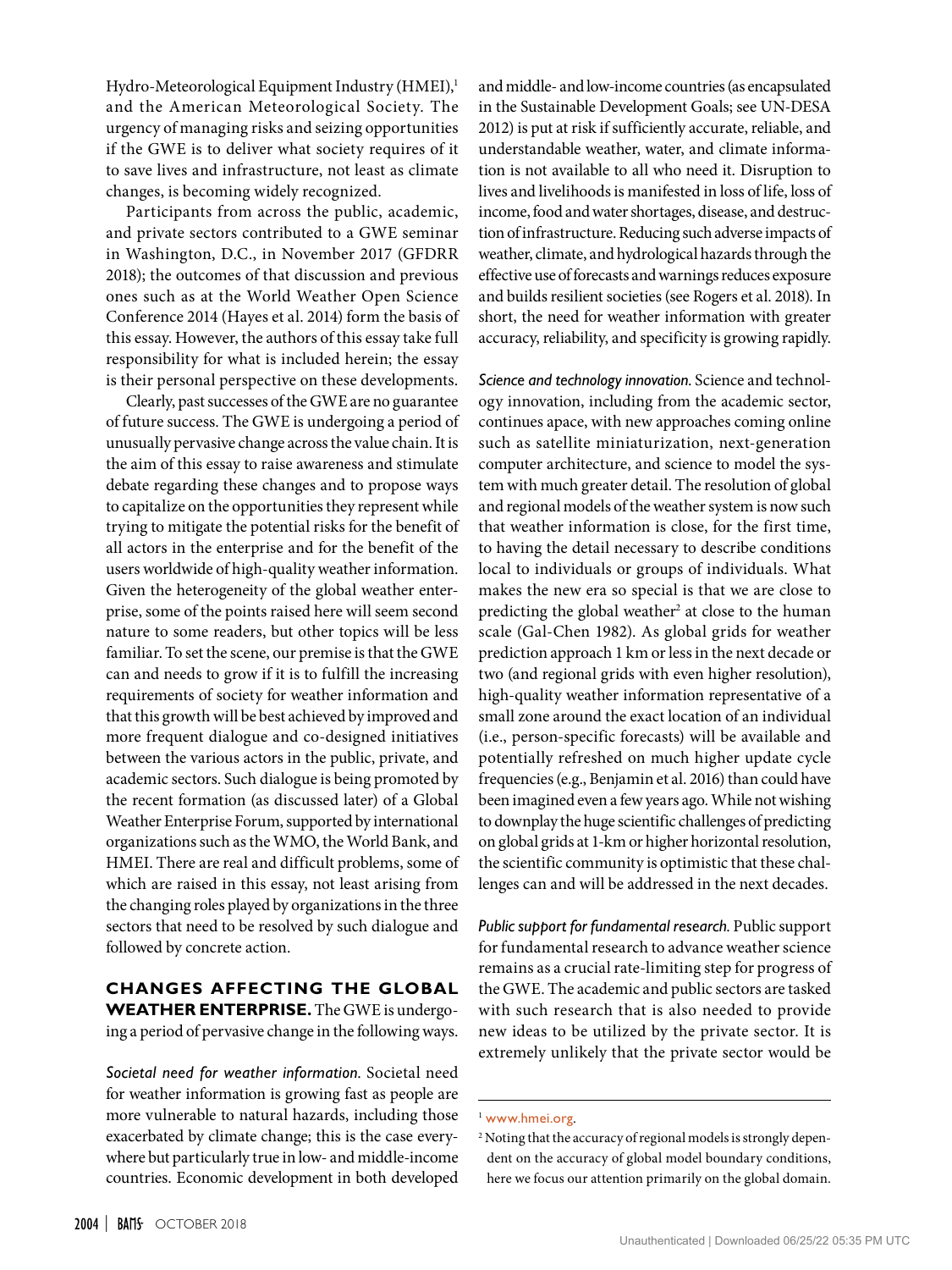able to provide such support, so all three sectors need to come together to make the case persuasively for maintaining and hopefully increasing the necessary public funds largely coming from governments. There is an important coordination role being played by the WMO via its various research programs<sup>3</sup> bringing the international community together to tackle key problems and address gaps.

*Requirements for many more observations.* Requirements for many more observations as the modeled scales reduce are huge. Weather prediction skill continues to be highly dependent on the amount and quality of the specification of the initial state. The drive to higherresolution models requires increases in observational volumes. Weather science research and new observing technologies are poised to provide these increases, such as from private sector sources and crowdsourcing. Notwithstanding the power of data assimilation, this means that a substantial opportunity exists to improve forecast skill if the number of observations produced by the global observing system could be greatly increased. This opportunity can be exploited by using both public and private sector sources of high-quality observations. The private sector is currently showing considerable interest in, and capabilities to establish, proprietary observing systems using private capital. The data output volumes will also be commensurately much larger, recognizing the inexorable increases in resolution of weather models making the ability to access and mine the data in targeted ways critical.

*The integrity of the global observing system.* The integrity of the global observing system—the meteorological bellwether—is a precious resource that underpins the entire enterprise and is predominantly, but not exclusively, funded by governments. The global observing system relies on nations contributing so that it is a coherent and comprehensive global whole. This means it is vulnerable to reduced investment by particular countries leaving significant gaps in the network; this is happening already. It is not governed by any binding international agreements, so it is at most a "best efforts" system. The WMO helps to maintain informal agreements by creating and updating the strategies for the global observing system, the global data processing and forecasting system, and service delivery and by establishing working groups that examine how (or not) these strategies are actually being implemented. However, there are many regions around the world where the global observing system is suboptimal with a paucity of observations, such as ground-based and in situ observations in Africa. This has been a problem for many years and needs to be addressed. Given the irreducibly global character of the meteorological system, it is in the interest of all, including the high-income countries, to have access to improved networks of observations in such data-sparse regions—weather information everywhere is benefitted by improved observations in currently data-sparse areas.This represents an important underutilized opportunity for the GWE.

*Funding pressures on the public sector.* These developments are occurring at a time when the public sector [namely, the National Meteorological and Hydrological Services (NMHSs)] is under significant funding pressures, with many NMHSs shrinking in size and public funds for the global observing system becoming harder to secure. This is making it harder for the public sector, acting alone, to satisfy the increased requirements for weather information. The case for maintaining or increasing funding of NMHSs is strengthened by a more open and explicit recognition of the leveraging from such funding that comes from the linked growth in the private sector; such recognition appears lacking currently. This enabling role of public sector investment to stimulate the growth of private sector companies is one that underpins the modern economy of most countries.

*Growth of private sector capabilities.* In tandem, there has been and continues to be a significant growth of private sector capabilities throughout the value chain; availability of venture capital supports this growth and innovation, as do the resources of big companies newly entering this market [see NWS (2017) for a recent U.S. national perspective]. An example is that for the first time recently private companies have claimed to be capable of making operational weather forecasts utilizing the global observations and models built on the back of those available in the public sector (e.g., Panasonic and IBM<sup>4</sup>). As those companies freely acknowledge, this capability has to be built on the public investment in the global observing system, in the models that form the bedrock of their operations, and in long-term atmospheric research. In addition, impact-based forecasts are intimately user focused, and

<sup>3</sup> The World Weather Research, World Climate Research, and Global Atmosphere Watch programs.

<sup>4</sup> [www.panasonic.aero/2016/01/06/panasonic](https://www.panasonic.aero/2016/01/06/panasonic-weather-solutions-introduces-panasonic-global-4d-weather-the-worlds-most-advanced-global-weather-forecasting-platform) [-weather-solutions-introduces-panasonic-global-4d](https://www.panasonic.aero/2016/01/06/panasonic-weather-solutions-introduces-panasonic-global-4d-weather-the-worlds-most-advanced-global-weather-forecasting-platform) [-weather-the-worlds-most-advanced-global-weather](https://www.panasonic.aero/2016/01/06/panasonic-weather-solutions-introduces-panasonic-global-4d-weather-the-worlds-most-advanced-global-weather-forecasting-platform) [-forecasting-platform](https://www.panasonic.aero/2016/01/06/panasonic-weather-solutions-introduces-panasonic-global-4d-weather-the-worlds-most-advanced-global-weather-forecasting-platform); [www.theweathercompany.com](http://www.theweathercompany.com/newsroom/2017/06/21/weather-company-ibm-business-and-ucar-collaborate-advance-weather-science) [/newsroom/2017/06/21/weather-company-ibm-business](http://www.theweathercompany.com/newsroom/2017/06/21/weather-company-ibm-business-and-ucar-collaborate-advance-weather-science) [-and-ucar-collaborate-advance-weather-science](http://www.theweathercompany.com/newsroom/2017/06/21/weather-company-ibm-business-and-ucar-collaborate-advance-weather-science).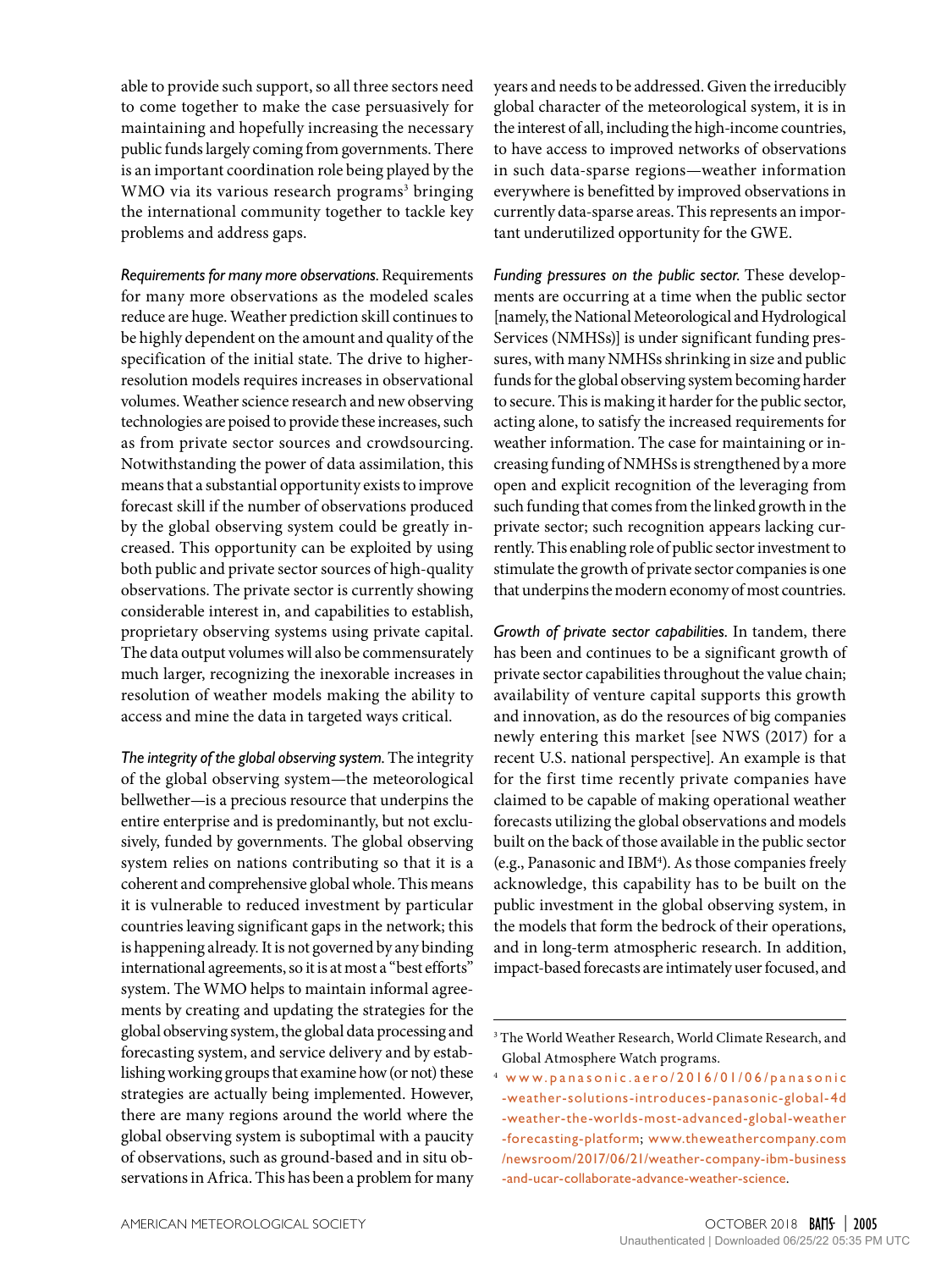so their production is attractive to private companies wanting to create services for businesses (WMO 2015).

*Structure of international financing.* Also in parallel, changes are occurring in international financing (e.g., from development banks such as the World Bank Group), which increasingly favors private investment or joint investment in the public and private sectors. Basically, it is likely to be very difficult in the future to finance the public sector exclusively in domains such as that of the GWE, where it is recognized that both the public and private sectors contribute to the provision of weather information. This means that it is in the interest of all in the GWE for a more collaborative way of working between the public, private, and academic sectors to become the norm in the future.

*Roles of public and private sectors.* These factors (funding pressures on the public sector, growth of private sector capabilities, and structure of international financing) have the potential to lead to a degree of protectionism and distrust by the public sector of the private sector as the private sector develops further. It is causing a reexamination of the roles of national meteorological services and their relationship with the private sector. It is frequently said that distinctive roles and responsibilities for the public, private, and academic sectors should be clearly articulated to prevent confusion, unnecessary duplication, and undue tension, thereby ensuring complementarity. However, to create an optimal market for weather forecasts and services, it is also essential to ensure there is a level playing field such that, for example, commercial arms of NMHSs, where they exist, and private companies can compete on equal terms without undue subsidies distorting the commercial market. Unsubstantiated claims of the superiority of forecasts by either public or private sectors are counterproductive, undermining societal confidence in the GWE.

*Growth of a service-based approach.* There is a discernible move in the private sector from the provision of capital-based infrastructure (e.g., observing technology hardware) to a service-based approach (e.g., provision of data services; see Moninger et al. 2010; Voosen 2016; Amos 2017); this will have a significant impact on how the GWE operates. Appropriate business models (and their risks for different actors) for sustainability of public and private data services need to be explored, including an exploration of the consequences of the ownership of data.

*Weather information standards and access.* As these changes develop, weather information quality/

standards, ownership, and access principles need updating. As wide as possible access and exchange are needed for both public and private sources of data; in this context, review of WMO Resolutions 25, 40, and 60<sup>5</sup> is probably needed. These resolutions, for example, draw a distinction between so-called essential data (for producing public weather information) and the rest, referred to as additional data. The guidance is that essential data should be made freely available at the point of use via global redistribution of the data. There is scope for clarification and revision of these WMO resolutions, and even for them to be raised up to the level of international regulations if clarity and simplification is to be achieved. WMO Resolution 40 itself is only a set of guidelines that are as notable in their breach as for their observance. For example, different countries and NMHSs interpret in very different ways both the international sharing of essential data and the definition of additional data that can be sold commercially multiple times. And the very fact that many NMHSs sell observations at all is potentially contrary to open public-data policies that many governments purport adhering to. The grave risk is that without action in this area, the global observing system is vulnerable to become weakened rather than strengthened. In conclusion, it can be argued that a more enforceable mechanism is needed to ensure such resolutions are actually implemented. Industry self-policing may not be sufficient. The concept of open access data, while applying in many countries (but by no means all) to data paid for by taxpayers, is demonstrably inappropriate for commercial data services (see also "Growth of a service-based approach").

*Support for low- and middle-income countries.* A goal for the GWE regarding data access could be to make weather information as available as possible to those who currently do not have access or cannot otherwise afford it, such as in low- and middle-income countries. Currently, people die because they only have access to poor-quality information or indeed cannot afford to access any data at all. The weather community in developed countries cannot be satisfied with this status quo continuing when it is capable of being dealt

<sup>5</sup> Resolution 40: WMO policy and practice for the exchange of meteorological and related data and products including guidelines on relationships in commercial meteorological activities; Resolution 25: WMO policy and practice for the exchange of hydrological data and products; Resolution 60: WMO policy for the exchange of climate data and products to support the implementation of the Global Framework for Climate Services.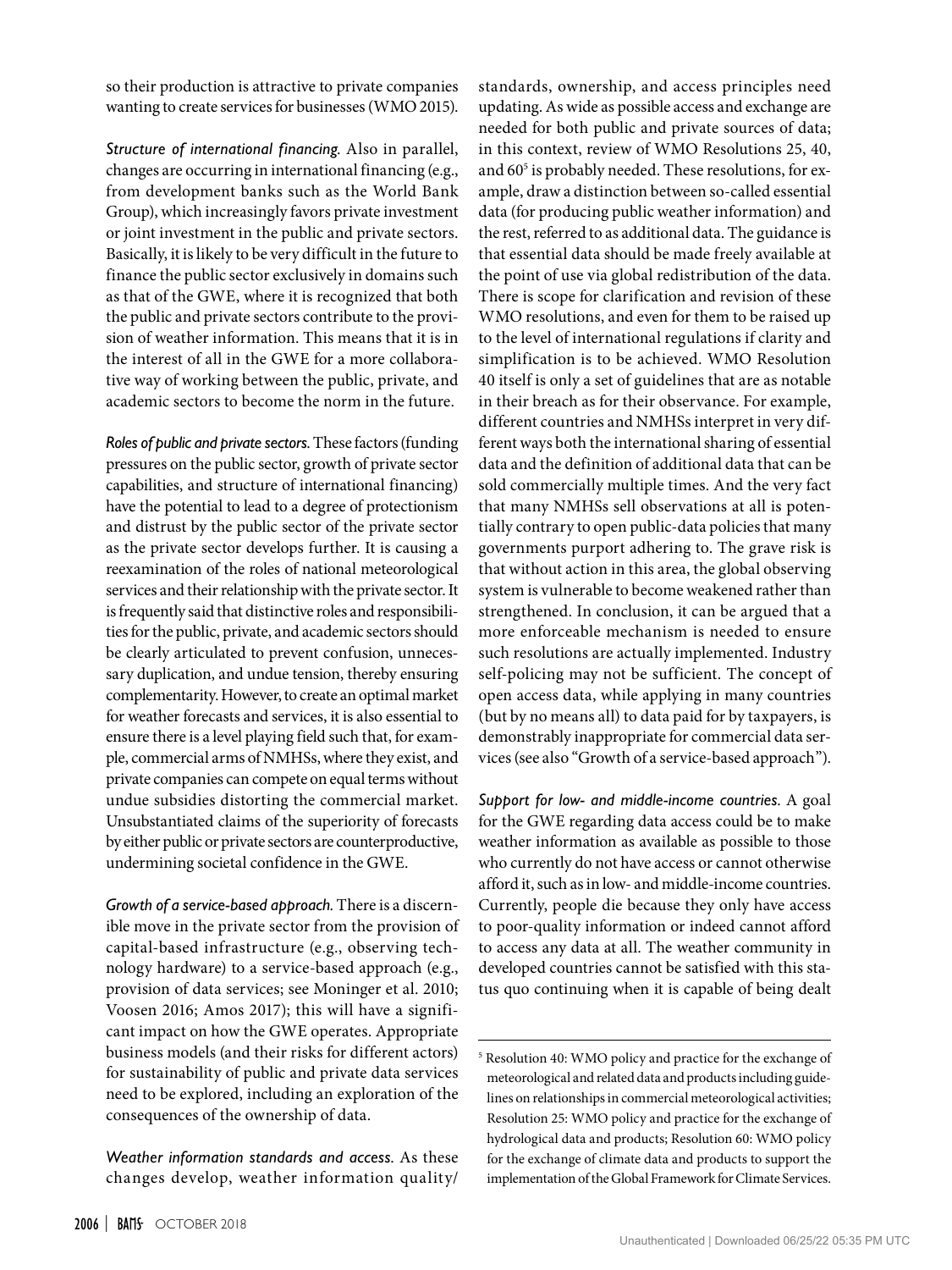with and should be dealt with. The benefits of a very significant global investment in the GWE already made by advanced economies are not currently being transferred effectively and efficiently to middle- and low-income countries, even though the provision and use of weather information could occur with no or limited incremental cost. This severely limits the ability of these countries to meet their national requirements for meteorological and hydrological services, especially severe weather impact forecasts and warnings. The World Bank Group, the Global Facility for Disaster Reduction and Recovery, and other development partners continue to address this issue through technical assistance and major hydrometeorological modernization projects.6 This has been achieved through large-scale investment in NMHSs' infrastructure and by strengthening their operational capabilities in the short term by pairing with more advanced NMHSs.

For a poor country, it is likely to be more beneficial to invest in accessing and using the best NWP forecasts in real time than, for example, in developing its national observing system. Nonetheless, there is a paucity of high-quality national observations in too many poor countries. Consequently, it is in the interest of all that can to help correct this situation, because more high-quality, well-managed observations anywhere help weather analyses, forecasts, and verification everywhere.

#### **RESPONSES BY THE GLOBAL WEATHER**

**ENTERPRISE.** In recognition of these changes, and particularly those that relate to the development of the private sector within the GWE, the WMO has committed itself to being more collaborative with the private sector. As stated by Secretary-General Petteri Taalas at the Washington seminar in November 2017, "the WMO permanent representatives are appointed by the governments to represent the interest of their countries including the private sector." He further stated that "WMO is interested in playing a leading role in engaging private sector service and measurement actors in its activities. This engagement is expected to speed up within the coming months…. WMO is interested in hearing concrete proposals from private sector on how to become more engaged in WMO activities" (GFDRR 2018). The WMO expects to consider a new resolution regarding the involvement

6 World Bank investments in this sector are currently approaching US\$800 million (or 0.001% of global GDP) and increasing. With 30% of global GDP being impacted by weather, clearly this is not enough.

of the private sector in its activities at its next Congress in 2019. Other UN agencies such as the International Telecommunications Union (ITU)<sup>7</sup> have established themselves with both member states but also member organizations, predominantly from the private and academic sectors, and this could be a good model for the future structure of the WMO. The ITU describes itself as "an organization based on public-private partnership since its inception" that "currently has a membership of 193 countries and almost 800 privatesector entities and academic institutions."

In recognition of this pressing need, discussions between the WMO, the World Bank, and HMEI following the Washington seminar have resulted in the formation in March 2018 of an independent Global Weather Enterprise Forum (GWEF). The basic aim of the GWEF is to provide a platform for consultation and to facilitate cooperation, engagement, and liaison between the public, private, and academic sectors in the global weather enterprise for the benefit of all. It will endeavor to build trust between the sectors and identify a common vision and mission in line with the societal needs for information and services provided by the GWE sectors. Membership of the GWEF is drawn from leaders within each of the public, private, and academic sectors.

**CONCLUDING REMARKS.** The GWE needs to come together to make the most of these changes by harnessing the opportunities and managing the risks to continue to be successful and grow to deliver the greater requirements that society places upon it (see sidebar). Any lack of clarity in the respective roles

<sup>7</sup> [www.itu.int/en/Pages/default.aspx](https://www.itu.int/en/Pages/default.aspx).

## **THE FUTURE OF THE GLOBAL WEATHER ENTERPRISE**

Drivers of change:

- New science and technology
- Increased hazard vulnerability and climate change
- Societal need for improved weather information
- Societal need for wider access to weather information
- Growth of private sector capability

Ways forward:

- Shared vision of public, private, and academic sectors
- Increased dialogue and trust among all actors
- Enhanced international and sectoral cooperation
- Better regulatory framework for input and output data
- New business models enabling as wide as possible data access